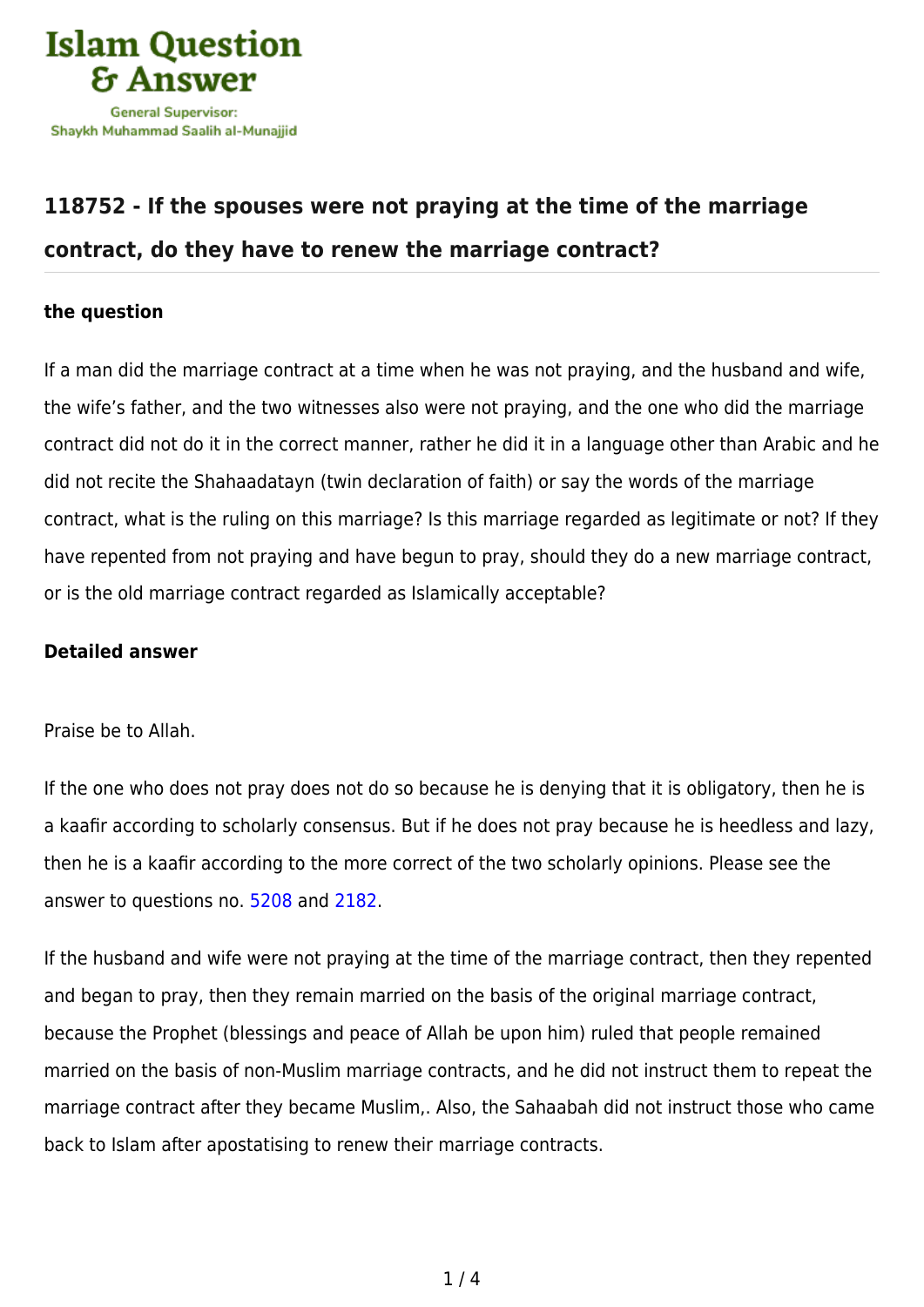

Shavkh Muhammad Saalih al-Munaiiid

Ibn Qudaamah (may Allah have mercy on him) said: The marriage contracts of the kuffaar are valid and approved if they become Muslim … there is no need to examine the form of their marriage contracts or how they were done, and they are not subject to the same conditions as Muslim marriages, namely the presence of the wali (wife's guardian) and witnesses, and the proposal and acceptance, and so on. There is no difference of opinion among the Muslims concerning this matter. Ibn 'Abd al-Barr said: The scholars are unanimously agreed that if the two spouses become Muslim together at the same time, they remain married on the basis of their original marriage contract, so long as they are not mahrams through blood ties or breastfeeding. Many people became Muslim at the time of the Messenger of Allah (blessings and peace of Allah be upon him), as did their wives; their marriages were approved and the Messenger of Allah (blessings and peace of Allah be upon him) did not ask them about the conditions of marriage or the nature of their marriage contract. This is something that is well-known from mutawaatir reports, so it is certain.

End quote from al-Mughni, 10/5

It says in Mataalib Ooli an-Nuha (5/13):

Note: if an apostate marries a kaafir apostate woman or the like, or an apostate woman marries a kaafir man, then both spouses become Muslim, what should be said in this case is that we accept their marriage, just as in the case of the harbi (non-Muslim whose people are in a state of war with the Muslims), if his marriage was not done properly, then they (he and his wife) become Muslim. The matter is the same. Apostates came back to Islam at the time of the Messenger of Allah (blessings and peace of Allah be upon him) and his successors (i.e., the Rightly Guided Caliphs) and they were not instructed to renew their marriage contracts. This is a good analogy, and was stated by Shaykh Taqiy ad-Deen (i.e., Shaykh al-Islam Ibn Taymiyah). End quote.

The scholars of the Standing Committee for Issuing Fatwas were asked: I used to pray only rarely,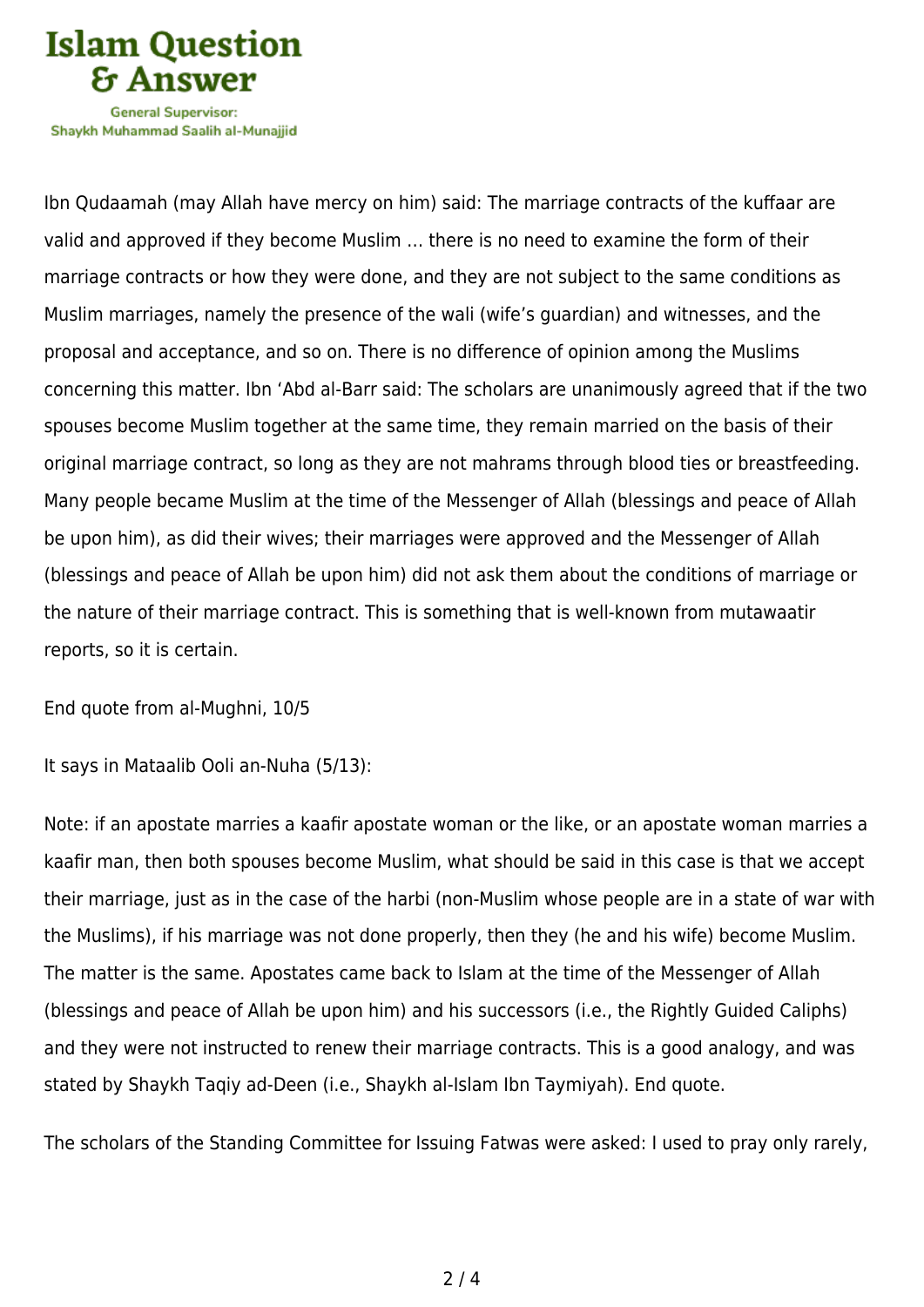

and during that period of my life I got married. Now, praise be to Allah, I pray regularly and I have done Hajj and have repented to Allah, but I do not know what is the ruling on my marriage, is it valid or not? What should I do if it is not valid? Please note that I have five children from my wife.

They replied: If your wife was like you at the time of the marriage contract and did not pray, or she only prayed sometimes, then the marriage is valid and it does not have to be renewed, because you were equal in terms of the ruling having to do with not praying, which is (that the one who does not pray) is a kaafir. However, if the your at the time of the marriage contract prayed regularly, then what you must do is renew the marriage contract according to the more correct of the two scholarly opinions, if both of you still want to be married to the other. It is also essential to repent from not praying and to pray regularly in future.

With regard to the children who were born before the renewal of the marriage contract, they are legitimate and are to be attributed to their father because the marriage appeared to be valid.

We ask Allah to set your affairs straight and to guide you to all that is good. And Allah is the source of strength. May Allah send blessings and peace upon our Prophet Muhammad and his family and companions. End quote.

Fataawa al-Lajnah ad-Daa'imah, 18/290

Shaykh Ibn Baaz (may Allah have mercy on him) said: But if both of them did not pray at the time of the marriage contract, then Allah guided them and they began to pray regularly, then the marriage contract is valid. This is similar to the case of disbelievers who become Muslim; their marriage contract does not need to be renewed if there is no shar'i impediment to the continuation of the marriage, because the Prophet (blessings and peace of Allah be upon him) did not instruct the disbelievers who became Muslim at the time of the conquest of Makkah and so on to renew their marriage contracts.